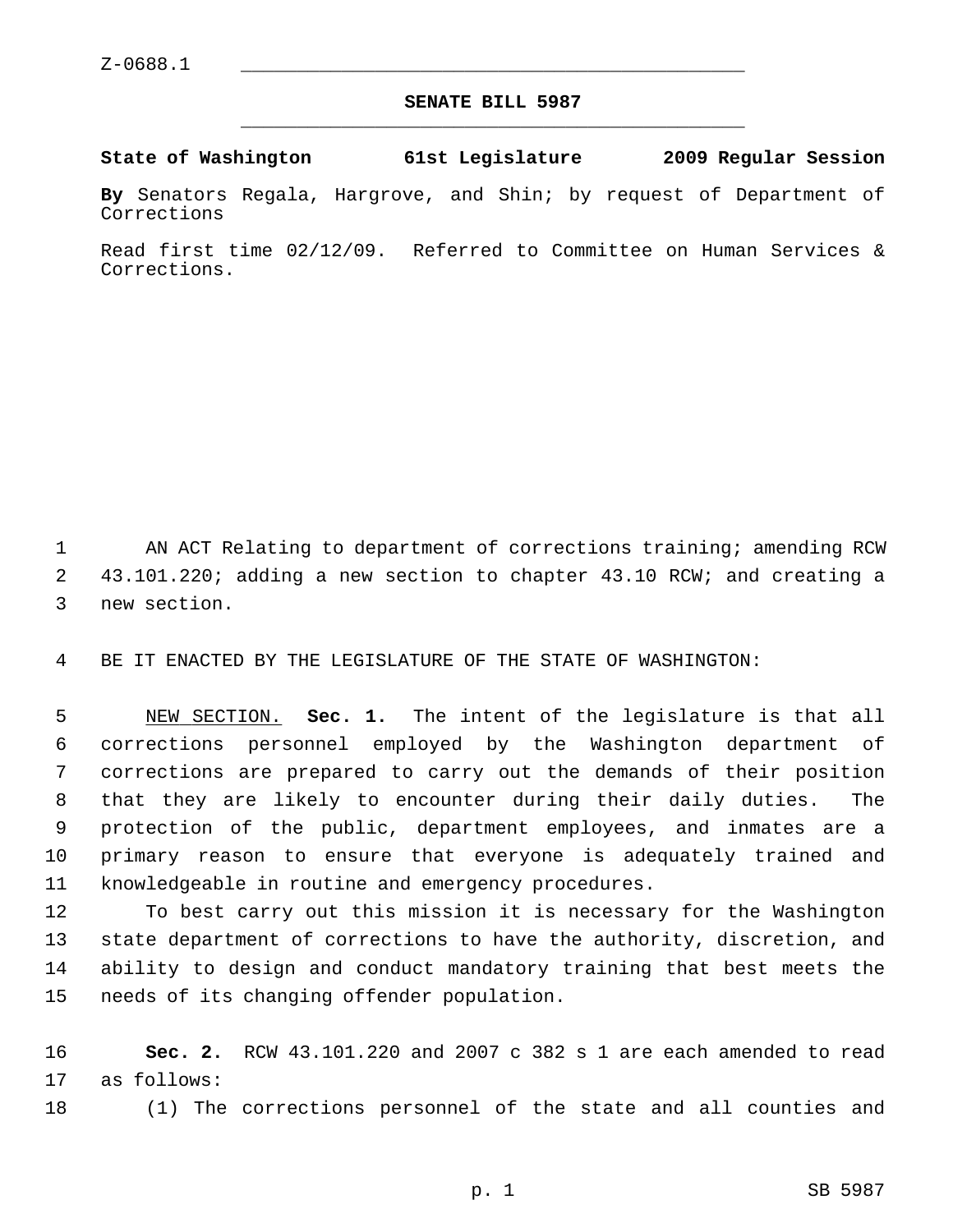1 municipal corporations initially employed on or after January 1, 1982, 2 shall engage in basic corrections training which complies with 3 standards adopted by the commission. The training shall be 4 successfully completed during the first six months of employment of the 5 personnel, unless otherwise extended or waived by the commission, and 6 shall be requisite to the continuation of employment.

 7 (2) The commission shall provide the training required in this 8 section, together with facilities, supplies, materials, and the room 9 and board for noncommuting attendees.

 (3) Subsections (1) and (2) of this section do not apply to the Washington state department of corrections. The Washington state department of corrections is responsible for identifying training 13 standards, designing curricula and programs, and providing the training for those corrections personnel employed by it. In doing so, the secretary of the department of corrections shall consult with staff development experts and correctional professionals both inside and outside of the agency, to include soliciting input from labor organizations.

19 NEW SECTION. **Sec. 3.** A new section is added to chapter 43.10 RCW 20 to read as follows:

21 (1) All new corrections personnel employed by the Washington state 22 department of corrections shall, within a period to be determined by 23 the secretary of the department of corrections, successfully complete 24 core training requirements prescribed or obtain a waiver or extension 25 of the core training requirements from the secretary.

26 (2) Within a period to be determined by the secretary of the 27 Washington state department of corrections after completion of the core 28 training requirements of this section, corrections personnel employed 29 by the department shall successfully complete all remaining 30 requirements for career level certification prescribed by the secretary 31 applicable to their position or rank, or obtain a waiver or extension 32 of the career level training requirements from the secretary.

33 (3) The secretary of the department of corrections is responsible 34 for assuring that the training needs of the corrections personnel are 35 met by the department's training program. Once a year, the secretary